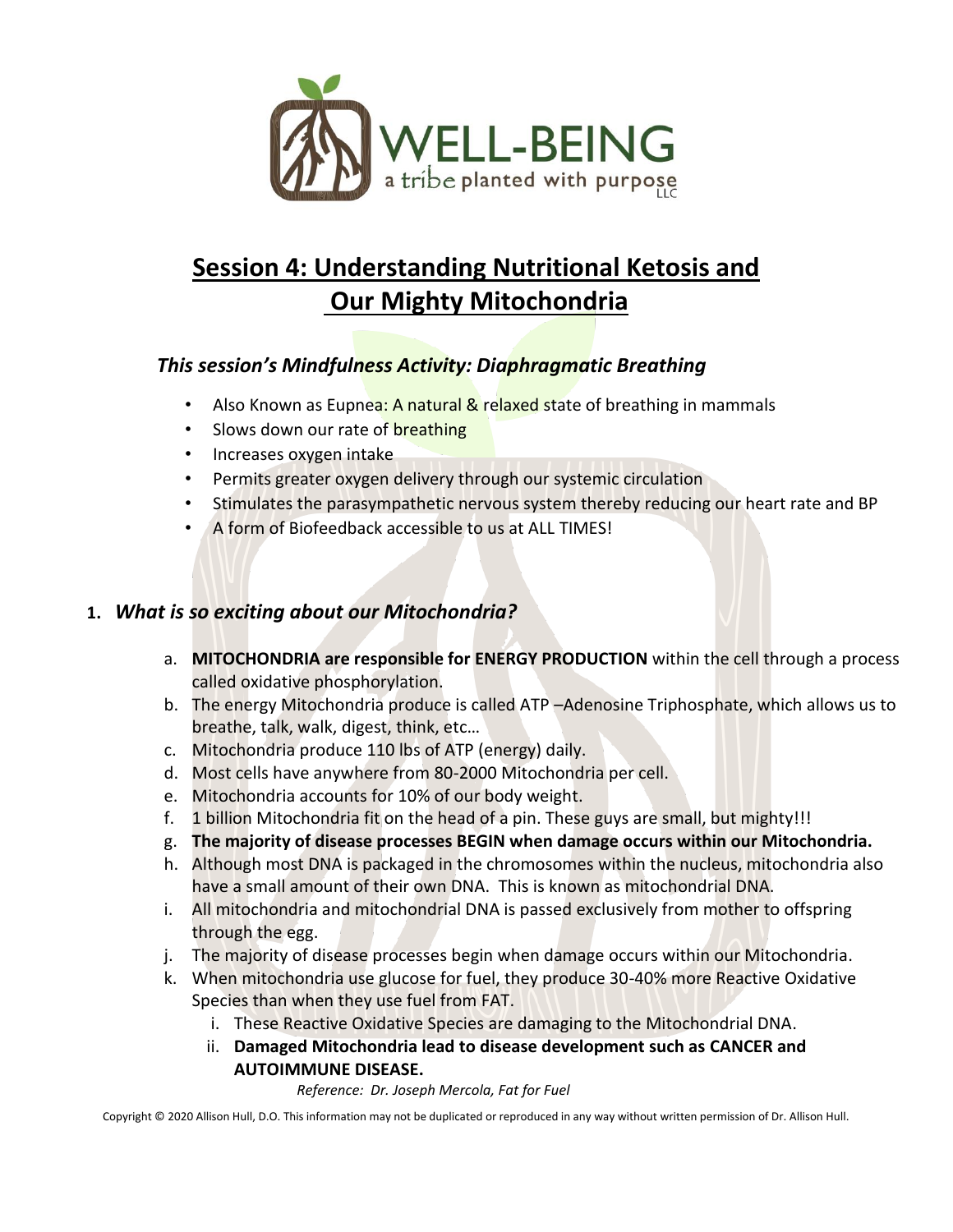

**Review: What is the powerhouse of our cell and what is its main function?**

**Answers: The powerhouse of our cells are called \_\_\_\_\_\_\_\_\_\_\_\_\_\_\_\_\_\_\_.**

The main function is **The main function is** 

#### *2. What is Nutritional Ketosis?*

- a. Nutritional ketosis occurs when the body shifts away from using primarily glucose (carbohydrate) as fuel. It begins to rapidly break down fat which produces Fatty Acids and Ketones. These fuel sources are used instead of carbohydrates.
- b. The body **naturally produces ketone levels** between **0.5-3 millimolar (mM).**
- c. This is very different from **diabetic ketoacidosis (DKA)** where levels are **between 15-25 mM (5-10 fold higher than nutritional ketosis).**
- d. **3 Types of Ketone Bodies: Acetoacetate, Beta-Hydroxybutyrate, Acetone**
	- i. Acetoacetate: precursor to all other ketone bodies
	- ii. BHB: Most effective ketone body for energy. This is the ketone we measure via blood meter.
	- iii. Acetone: Excreted in urine and produces fruity breath

#### *3. When will my liver make ketones?*

- *a. We refer to this as FAT ADAPTATION – Burning your body fat to produce KETONES as an alternative energy source.*
- *b. Your body will convert to burning fat for energy when both GLUCOSE and GLYCOGEN (the storage form of glucose) are no longer available.*
- *c. Our body will always burn GLUCOSE and GLYCOGEN for energy before it ever taps into FAT stores. (An innate survival mechanism).*
- *d. This is why caloric-restrictive, high-carbohydrate, low-fat diets are typically not effective.*
- *e. You are probably eating just enough to get by without needing to resort to fat stores for energy.*

### *4. Fat Adaptation.*

- a. How much Glycogen must I burn through before I can tap into fat reserves?
- b. We typically store about 1,600-2,000 calories in the form of Glycogen within our liver and muscles.
- c. How many calories does my body store as FAT?
	- i. Thin habitus 30,000-60,000 kcal. as fat (15 days' worth of energy)
	- ii. Average habitus 100,000 kcal. as fat (50 days' worth of energy)
	- iii. Obese habitus 200,000kcal. as fat (100 days' worth of energy)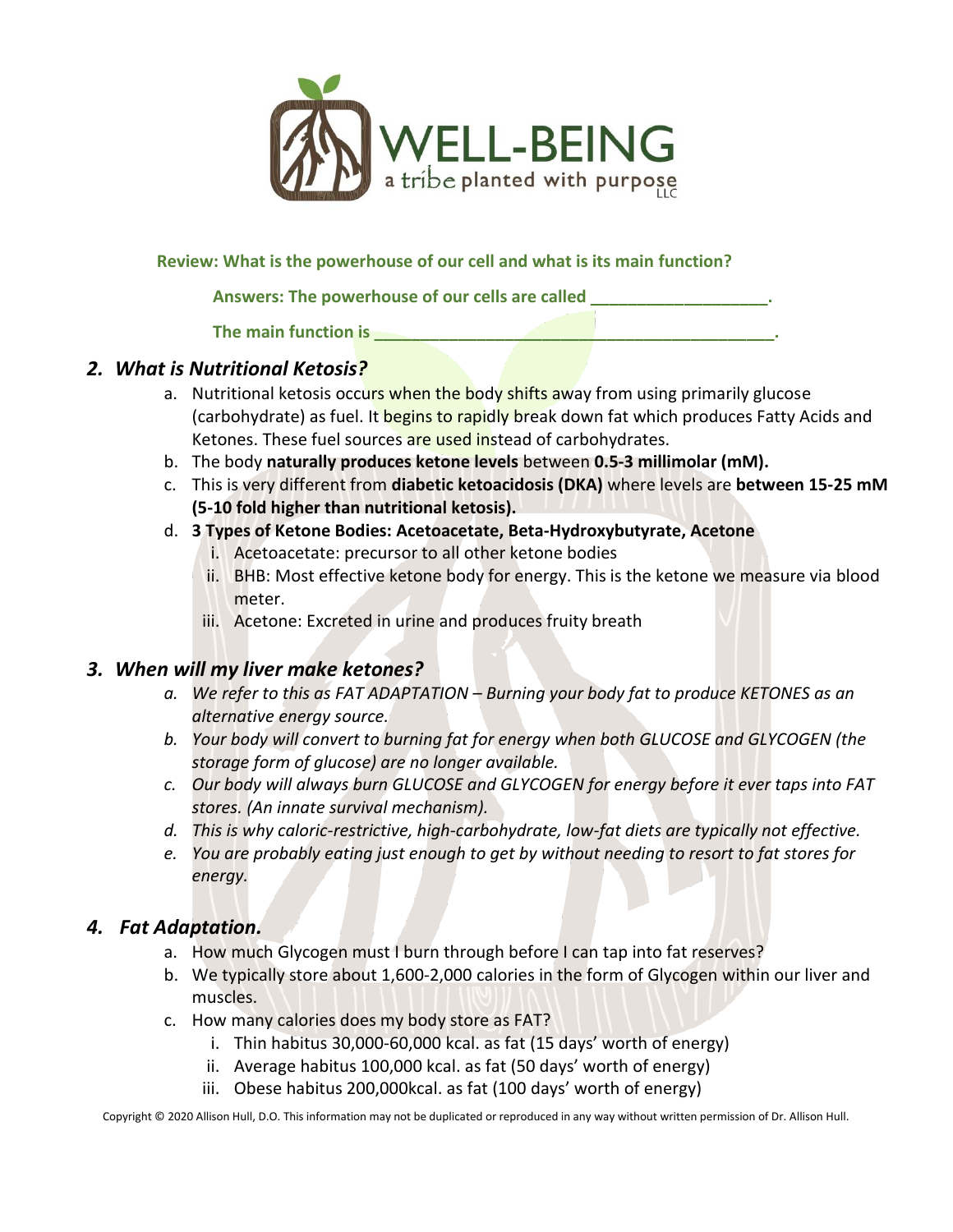

#### **Review: What are Ketone bodies made from and in which organ are these ketone bodies made within?**

**Answers: \_\_\_\_\_\_\_\_\_\_\_\_\_\_\_\_\_\_\_\_\_\_\_\_\_\_\_\_\_\_\_\_\_\_\_\_\_\_\_\_\_\_\_\_\_\_\_\_\_\_\_\_\_\_\_\_\_\_\_**

### *5. What are the unique benefits of producing BHB?*

- *a. #1 BHB inhibits histone deacetylases*
	- Histone Deacetylases or HDACs are a class of enzymes that remove acetyl groups from an amino acid on a Histone.
	- What is a Histone?
	- Histones are proteins surrounded by DNA.
	- DNA wraps around Histones.
	- Histones play a role in how DNA is copied
	- *And How its instructions are carried out.*

#### *b. #2 BHB blocks HDAC!*

- HDAC causes the DNA to wrap much more tightly around the Histone.
- When DNA wraps too tightly around the Histone, the DNA can no longer function correctly, and we see disruption in signaling pathways, mitochondrial function, and other markers needed for optimal health and longevity.
- BHB levels of just 1.0-2.0 mmol BLOCKS HDAC and preserves the DNA function.
- HDAC plays a role in many forms of cancer, longevity, and anti-aging pathways.
- BHB acts on numerous hormones contributing to appetite and satiety.
	- 1. Reduces Leptin resistance
		- a. Leptin is a hormone produced from fat cells and signals to our brain we are full. Obese individuals develop leptin resistance which leads to persistent hunger.
		- 2. Reduces Ghrelin Production
			- a. Ghrelin is called the hunger hormone.
			- b. Produced in stomach and is highest when hungry before meals.
			- c. Contributes to the addictive signaling from palatable foods and alcohol.
			- d. Increases gastric mobility and acid secretion.
		- 3. Increases GLP-1
			- a. Hormone produced in the small intestine.
				- b. Increases the secretion of insulin when glucose levels are elevated post meal.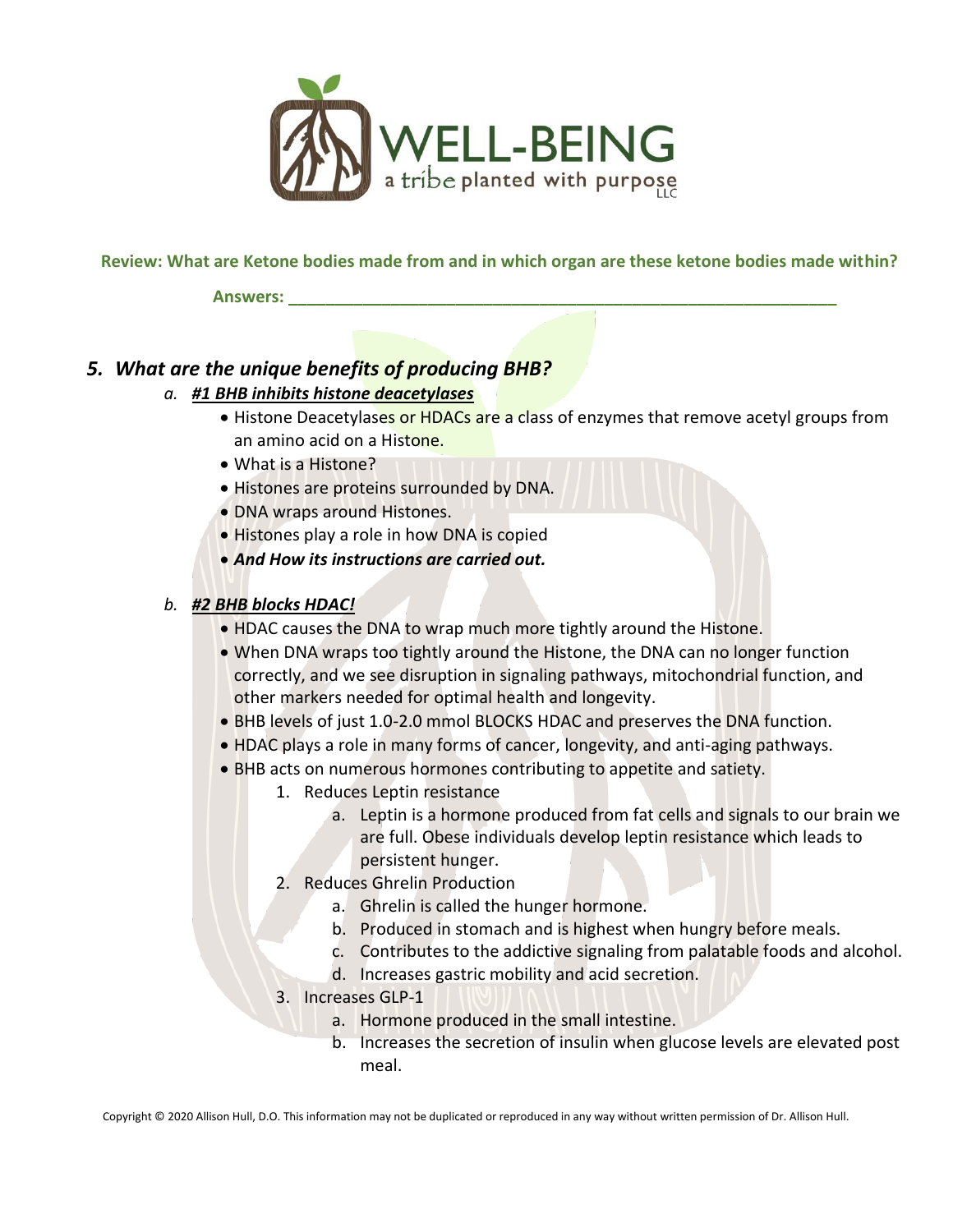

- c. Delays gastric emptying, acid secretion and motility and collectively decreases appetite.
- d. Common medical therapy to manage diabetes. (Trulicity, Ozempic)
- 4. Increases PYY Production
	- a. PYY is a peptide released from the small intestine and colon in response to eating.
	- b. Obese individuals produce less PYY than those of non-obese individuals.
	- c. PYY acts to reduce appetite.
	- d. Dietary fibers from foods like *VEGETABLES*, increase the transit of intestinal chyme into the small intestine to raise PYY and induce satiety

#### *c. #3 Our Brain Loves it!*

- All ketone bodies are water soluble, which enables them to cross the blood brain barrier.
- Once ketone bodies cross the blood brain barrier, they are then converted back to Acetyl-CoA (Fatty Acid).
- From here the fatty acids enter to Krebs cycle and are then converted to energy (ATP).
- d. *#4 Ketones Block mTor!* Mechanistic Target of Rapamycin or mTOR is a complex ancient protein that serves as your body's most important signaling pathway.
	- WHEN WE BLOCK mTOR: Our cells turn on an array of repair and maintenance processes including Autophagy, Mitophagy, DNA repair, and activates intracellular antioxidants.
	- If you limit glucose, excessive amino acids, insulin, and insulin-like growth factor (indirectly increased by insulin), we can inhibit mTOR.
- *e. # 5 KETONES play an important role in reducing inflammation by reducing pro-inflammatory cytokines and increasing anti-inflammatory cytokines*
- f. *#6 KETONES have been shown to provide cleaner, more efficient energy* for our mitochondria, which reduces oxidative stress and prevent damage to our mitochondrial DNA.
- *g. #7 KETONES allow our bodies to get rid of our damaged cells through a process called Autophagy.* 
	- Autophagy = "Self-Eating".
	- Cleans out and rids damaged cells. If we can get rid of the damaged cells early on, we can intervene before disease sets in and worsens.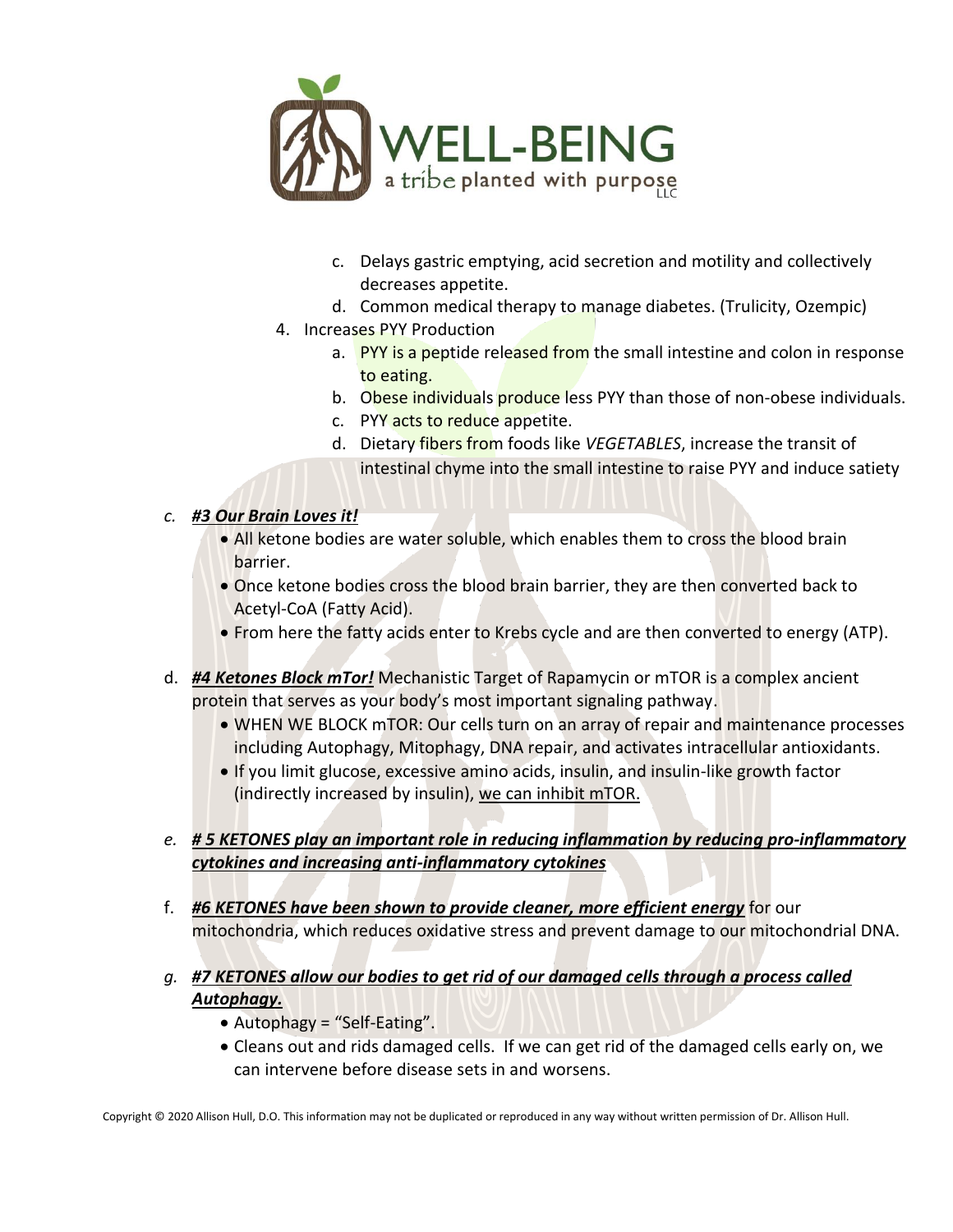

- Allows our immune system to work more effectively and likely serves as a natural defense mechanism against most forms of cancer.
- In 2016, the Nobel Peace Prize went to Yoshinori Ohsumi who discovered the mechanism of Autophagy.

**Review: If we limit glucose, excessive amino acids, insulin, and insulin-like growth factor** 

**(Indirectly increased by insulin), we can inhibit which ancient protein? Answer: \_\_\_\_\_\_\_\_\_\_\_\_\_\_\_\_\_\_\_\_\_\_\_\_\_\_\_\_\_\_\_\_\_\_\_** 

*What does all this really mean?*

*A Ketogenic Diet will help prevent disease and promote greater longevity through its effects on the Powerhouse of our Cells… our Mitochondrial DNA!*

#### *6. Why have a protein goal?*

- a. Adequate protein provides the necessary amount of amino acids (building blocks) that we need for:
- b. Growth and maintenance of muscle, tissues, and cells (strong muscles and healthy skin, hair, and nails).
- c. Body processes, including digestion, energy production, blood clotting, and muscle contraction (proper digestion and high energy).
- d. Antibody production, which strengthens our ability to fight illness (strong immune function).
- e. Hormone production (healthy amount of hormones, including human growth hormone and glucagon).
- f. Maintaining our body's pH and fluid balance (proper water balance).
- g. **See Chart for your daily goal or:**
	- i. Ideal body weight in kg x 1.0
	- ii. Ideal body weight in kg x 1.5
- h. Ideal weight is based on sex (male/female) and height using Devine formula.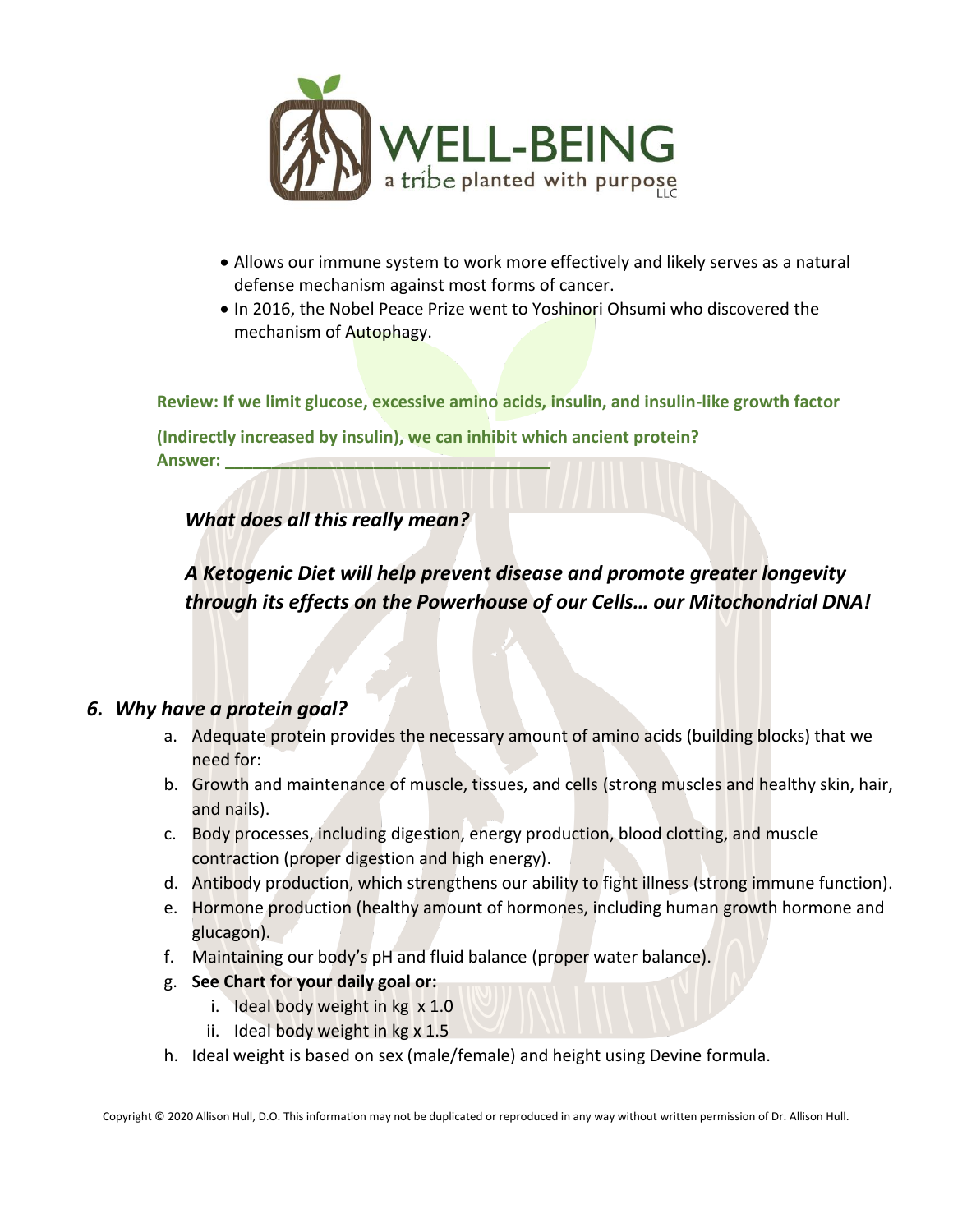

- i. PROTEIN GOAL does not change based upon weight. Example: If I lose 10 pounds my daily protein goal remains the same.
- j. 1.5 g Protein/kg = Amount of daily protein if you are following a low-carb or ketogenic eating plan.
- k. 1 g Protein/kg = Amount of daily protein if you have kidney disease OR you are following a ketogenic eating plan and are NOT producing ketones.
- I. Ideal body weight chart can be found here[: https://www.calculator.net/ideal-weight](https://www.calculator.net/ideal-weight-calculator.html)[calculator.html.](https://www.calculator.net/ideal-weight-calculator.html) Use the Devine formula.





Daily Macronutrient Needs for Males and Females (1.5 g protein/kg ideal weight)

| Male             |                                |                                             |
|------------------|--------------------------------|---------------------------------------------|
| <b>Height</b>    | <b>Grams</b><br><b>Protein</b> | <b>Ounces Cooked</b><br><b>Protein Food</b> |
| 4'8''            | 61                             | 9 <sub>oz</sub>                             |
| 4.9 <sup>n</sup> | 65                             | 9 <sub>oz</sub>                             |
| 4'10''           | 68                             | 10 <sub>oz</sub>                            |
| 4'11''           | 71                             | 10 <sub>oz</sub>                            |
| 5'0"             | 75                             | 11 <sub>oz</sub>                            |
| 5'1''            | 78                             | 11 <sub>oz</sub>                            |
| 5'2''            | 82                             | 12 <sub>oz</sub>                            |
| 5'3''            | 85                             | $12$ oz                                     |
| 5'4''            | 89                             | 13 <sub>oz</sub>                            |
| 5.5"             | 92                             | 13 oz                                       |
| 5'6''            | 96                             | 14 <sub>oz</sub>                            |
| 5'7''            | 99                             | 14 <sub>oz</sub>                            |
| 5'8''            | 102                            | 15 <sub>oz</sub>                            |
| 5'9''            | 106                            | 15 <sub>oz</sub>                            |
| 5'10''           | 109                            | 16 <sub>oz</sub>                            |
| 5'11''           | 113                            | 16 <sub>oz</sub>                            |
| 6'0''            | 116                            | 17 <sub>oz</sub>                            |
| 6'1''            | 120                            | 17 <sub>oz</sub>                            |
| 6'2''            | 123                            | 18 <sub>oz</sub>                            |
| 6'3''            | 126                            | 18 <sub>oz</sub>                            |
| 6'4''            | 130                            | 19 <sub>oz</sub>                            |
| <b>CIER</b>      | 133                            | $\mathbf{A}$                                |

| remale        |              |                      |  |  |
|---------------|--------------|----------------------|--|--|
| <b>Height</b> | <b>Grams</b> | <b>Ounces Cooked</b> |  |  |
|               | Protein      | <b>Protein Food</b>  |  |  |
| 4'8''         | 54           | 8 <sub>oz</sub>      |  |  |
| $4.9 -$       | 58           | 8 <sub>oz</sub>      |  |  |
| 4'10''        | 61           | 9 oz                 |  |  |
| 4'11''        | 65           | 9 <sub>oz</sub>      |  |  |
| 5'0''         | 68           | 10 <sub>oz</sub>     |  |  |
| 5'1''         | 72           | 10 <sub>oz</sub>     |  |  |
| 5'2''         | 75           | $11$ oz              |  |  |
| 5'3''         | 78           | 11 <sub>oz</sub>     |  |  |
| 5'4''         | 82           | 12 <sub>oz</sub>     |  |  |
| 5'5''         | 85           | 12oz                 |  |  |
| 5'6''         | 89           | 13 <sub>oz</sub>     |  |  |
| 5'7''         | 92           | 13 <sub>oz</sub>     |  |  |
| 5'8''         | 96           | 14 oz                |  |  |
| 5'9''         | 99           | 14 <sub>oz</sub>     |  |  |
| 5'10''        | 103          | 15 <sub>oz</sub>     |  |  |
| 5'11''        | 106          | 15 <sub>oz</sub>     |  |  |
| 6'0''         | 109          | 16 <sub>oz</sub>     |  |  |
| 6'1''         | 113          | 16 <sub>oz</sub>     |  |  |
| 6'2''         | 116          | 17 <sub>oz</sub>     |  |  |
| 6'3''         | 120          | 17 <sub>oz</sub>     |  |  |
| 6'4''         | 123          | <b>18 oz</b>         |  |  |
| 6'5''         | 127          | 18 <sub>oz</sub>     |  |  |

in/kg = Amount of daily protein if you following a low-carb or ketogenic eating plan

1g Protein/kg = Amount of daily protein If you have kidney disease OR you are following a ketogenic eating plan and are NOT producing ket

gigram kgikilogram oziounce

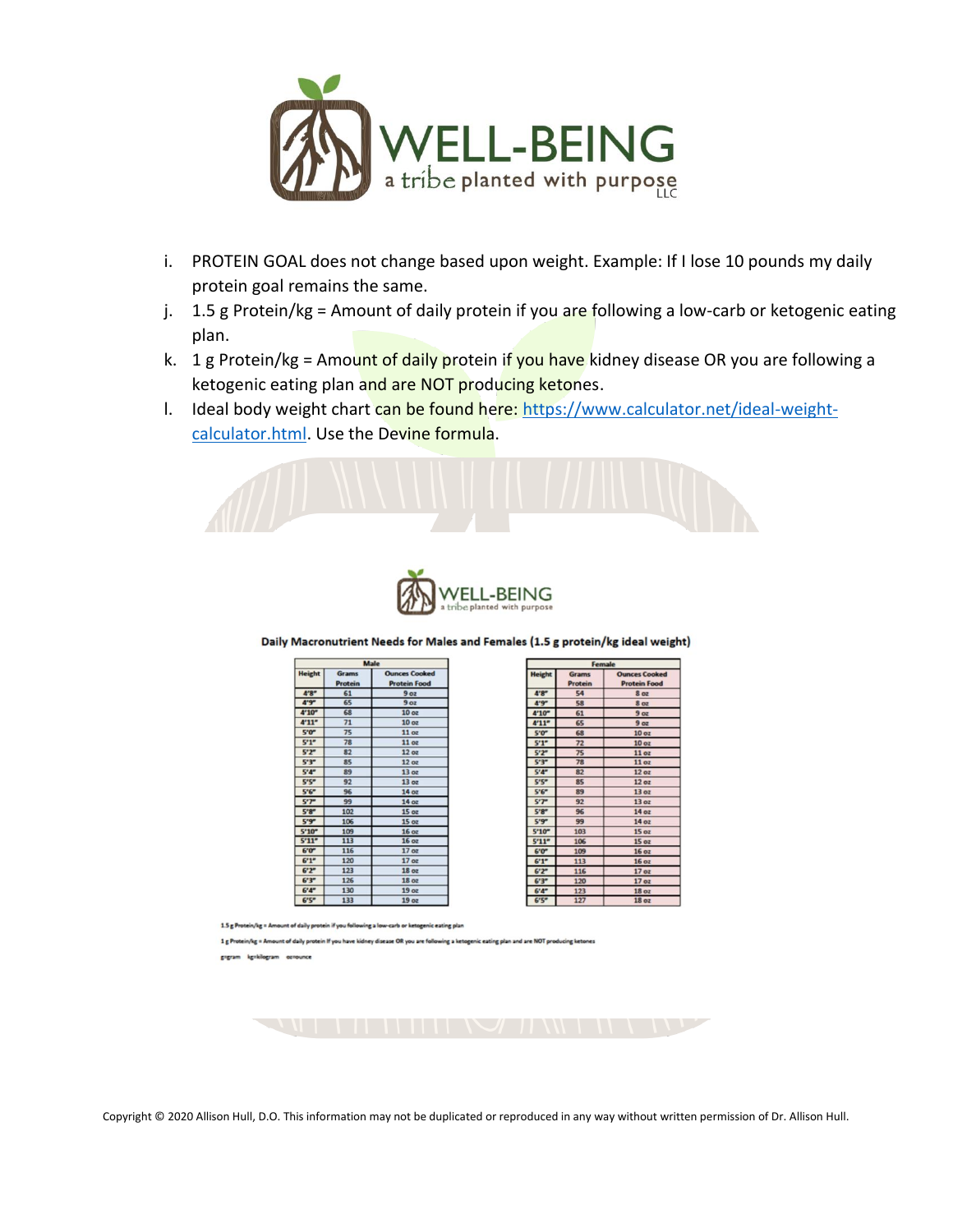



#### Daily Protein Needs for Males and Females (1 g protein/kg ideal weight)

| <b>Male</b>   |                |                      |  |  |
|---------------|----------------|----------------------|--|--|
| <b>Height</b> | <b>Grams</b>   | <b>Ounces Cooked</b> |  |  |
|               | <b>Protein</b> | <b>Protein Food</b>  |  |  |
| 4'8''         | 41             | 6 oz                 |  |  |
| 4'9''         | 43             | 6 <sub>oz</sub>      |  |  |
| 4'10''        | 45             | <b>6 oz</b>          |  |  |
| 4'11''        | 48             | 7 <sub>oz</sub>      |  |  |
| 5'0"          | 50             | 7 <sub>oz</sub>      |  |  |
| 5'1''         | 52             | 7 <sub>oz</sub>      |  |  |
| 5'2"          | 55             | 8 <sub>oz</sub>      |  |  |
| 5'3''         | 57             | 8 <sub>oz</sub>      |  |  |
| 5'4''         | 59             | 8 <sub>oz</sub>      |  |  |
| 5'5''         | 61             | 9 <sub>oz</sub>      |  |  |
| 5'6''         | 64             | 9 oz                 |  |  |
| 5'7''         | 66             | 9 oz                 |  |  |
| 5'8''         | 68             | 10 <sub>oz</sub>     |  |  |
| 5'9"          | 71             | 10 oz                |  |  |
| 5'10''        | 73             | 10 <sub>oz</sub>     |  |  |
| 5'11''        | 75             | 11 <sub>oz</sub>     |  |  |
| 6'0''         | 77             | 11 <sub>oz</sub>     |  |  |
| 6'1''         | 80             | 11 oz                |  |  |
| 6'2''         | 82             | <b>12 oz</b>         |  |  |
| 6'3''         | 84             | 12 <sub>oz</sub>     |  |  |
| 6'4''         | 87             | 12 oz                |  |  |
| 6'5''         | 89             | 13 <sub>oz</sub>     |  |  |

| <b>Female</b> |                                |                                             |  |  |
|---------------|--------------------------------|---------------------------------------------|--|--|
| <b>Height</b> | <b>Grams</b><br><b>Protein</b> | <b>Ounces Cooked</b><br><b>Protein Food</b> |  |  |
| 4'8''         | 36                             | 5 oz                                        |  |  |
| 4'9"          | 39                             | 6 oz                                        |  |  |
| 4'10"         | 41                             | <b>6 oz</b>                                 |  |  |
| 4'11''        | 43                             | 6 <sub>oz</sub>                             |  |  |
| 5'0"          | 45                             | 6 <sub>oz</sub>                             |  |  |
| 5'1''         | 48                             | 7 <sub>oz</sub>                             |  |  |
| 5'2''         | 50                             | 7 <sub>oz</sub>                             |  |  |
| 5'3"          | 52                             | 7 oz                                        |  |  |
| 5'4''         | 55                             | <b>8 oz</b>                                 |  |  |
| 5'5''         | 57                             | <b>8 oz</b>                                 |  |  |
| 5'6''         | 59                             | 8 <sub>02</sub>                             |  |  |
| 5'7''         | 62                             | 9 <sub>oz</sub>                             |  |  |
| <b>5'8"</b>   | 64                             | 9 <sub>oz</sub>                             |  |  |
| 5'9''         | 66                             | 9 <sub>oz</sub>                             |  |  |
| 5'10"         | 68                             | 10 <sub>oz</sub>                            |  |  |
| 5'11''        | 71                             | 10 <sub>oz</sub>                            |  |  |
| 6'0''         | 73                             | 10 <sub>oz</sub>                            |  |  |
| 6'1''         | 75                             | 11 oz                                       |  |  |
| 6'2''         | 78                             | 11 oz                                       |  |  |
| 6'3''         | 80                             | 11 <sub>oz</sub>                            |  |  |
| 6'4''         | 82                             | 12 oz                                       |  |  |
| 6'5''         | 84                             | 12 <sub>oz</sub>                            |  |  |

nt of daily protein if you follow

nt of daily nostain if you have bid enic eating plan and are NOT o

### *The week's Cognitive Action Plan*

- *a. Meditate on and envision your PURPOSE and reasons why you want to be healthy daily.*
- *b. Identify triggers and practice your detours daily.*
- *c. Practice Diaphragmatic Breathing for 3 minutes twice a day.*

#### *This week's Nutritional Action Plan*

- *a. Increase to 4 servings of healthy fats per day.*
- *b. Reduce carbohydrates to 75g per day.*
- *c. Meet your daily protein goal (see chart) Continue with:*
- *d. Tracking all food and beverage intake.*
- *e. 64 oz. water daily.*